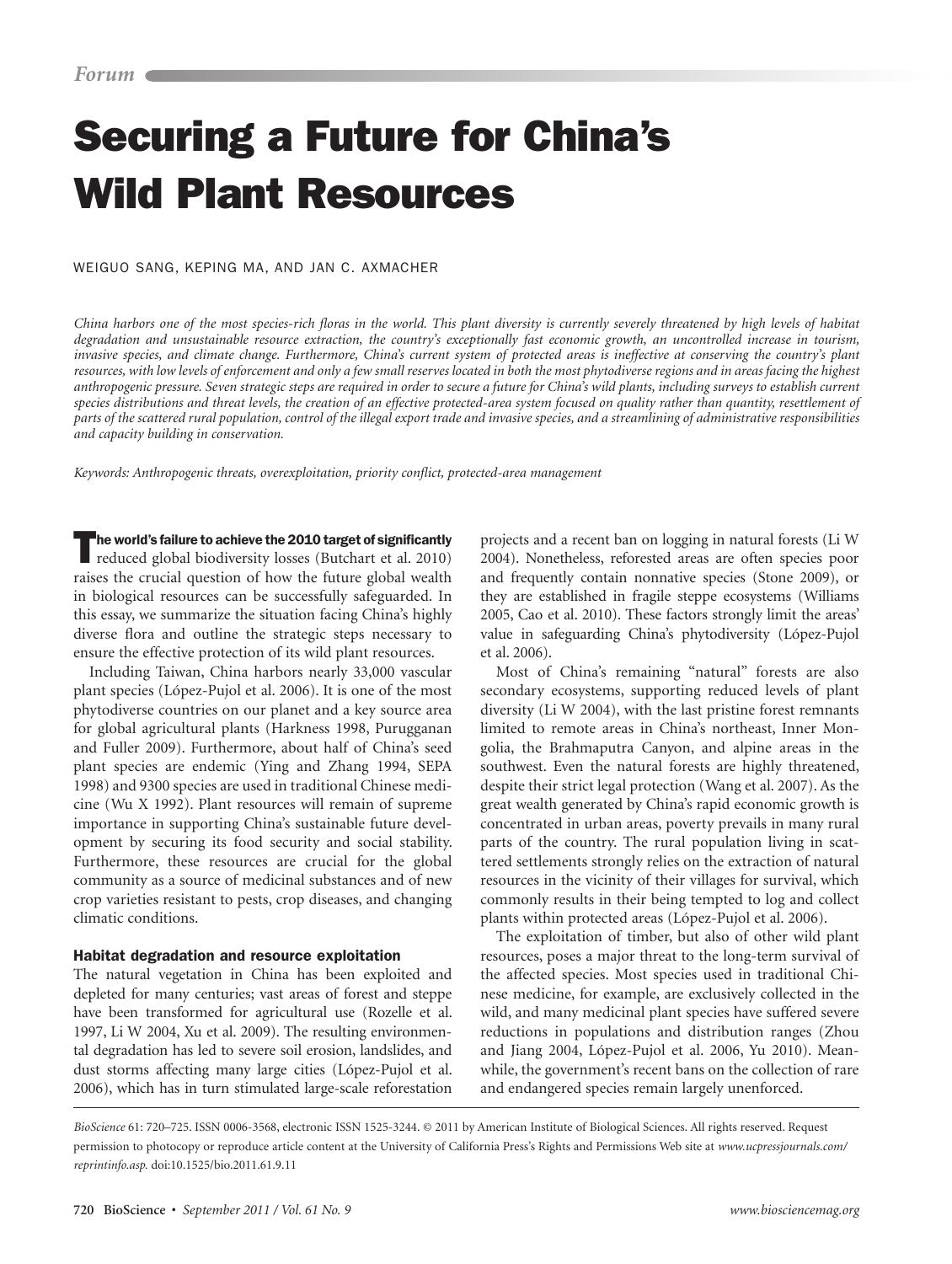# Pressure from economic development

China's economic development itself creates substantial problems for the future safeguarding of Chinese plant resources, because local governments strongly prioritize short-term economic growth over the long-term protection of natural resources (Cao et al. 2010, Yu 2010). Mining, wetland reclamation, agricultural intensification, and the rapid spread of urban areas are all fuelling environmental degradation through habitat destruction, replacement of native vegetation with exotic species, and severe pollution of the air and water (Liu and Diamond 2005, López-Pujol et al. 2006). China's urbanization level, for example, rose from 13% in 1952 to 44% in 2008 (Normile 2008), leading to substantial losses of seminatural habitats in suburban areas. This transformation of the suburban landscape alters the species richness and the composition of the affected regions, with strong implications, especially for plant species conservation (Peng et al. 2004).

A more subtle threat created by China's new wealth is the vast increase in tourism, with visitor numbers in the last remaining pristine areas growing dramatically in recent years (Han and Ren 2001, Liu et al. 2003). Because these areas also harbor some of China's most threatened plant resources, conflicts between tourism and nature conservation are commonplace (SEPA 2007), with tourism generally being favored by the local governments. The combined effects of the development of tourism infrastructure and the trampling of and collection of natural resources for sale to tourists therefore pose further important risks for rare and threatened plant species

(López-Pujol et al. 2006). As Han and Ren (2001) pointed out, a possible solution to this inherent threat is the development of sustainable ecotourism. However, such a move would require substantial improvements in staff training and resource provision, as well as a clear set of guidelines for the sustainable management and conservation of the natural resources within protected areas.

# China's protected areas

The threats facing pristine habitats despite their strict legal protection are indicative of further significant shortcomings in China's protected-area system. With the exception of post-1992 national nature reserves, basic data on, for example, the number of species inhabiting protected areas, their population sizes, and their distribution is widely lacking. Full inventories of plant resources have been carried out in less

than half of China's 2395 nature reserves (SEPA 2007), and the widespread lack of basic knowledge of plant resources makes effective conservation planning virtually impossible. About a third of reserve managers were unsure about even the exact area and extent of their reserves (SEPA 2007), with many parks existing only on paper (Jim and Xu 2004). This problem reflects the strong emphasis on creating new reserves, rather than on securing the effective management and resource conservation of existing protected areas. Currently, 40% of all nature reserves lack an administration, whereas 25% are without professional management staff (Han 2000, Han and Ren 2001). These problems are augmented by poor working conditions, low salaries, and a lack of clear management and conservation focus (Mittermeier et al. 2005, SEPA 2007). Less strictly protected areas, such as scenic spots and forest and wetland parks, face similar problems, which are often further amplified by an even stronger emphasis on the development of tourism at the expense of biological resources.

The spatial distribution of protected areas highlights further problems. The geographic distribution of plant species and endemics in China is highly uneven, with Yunnan and Sichuan Provinces harboring by far the greatest phytodiversity (figures 1 and 2). In contrast, the largest protected areas are located in the underpopulated western areas (figure 2; Cantú-Salazar and Gaston 2010). The four largest nature reserves, in the Tibet (Xizang), Qinghai, and Xinjiang Provinces, already account for 60% of the total area protected in national nature



*Figure 1. Number of seed plant species in China's provinces and autonomous regions.*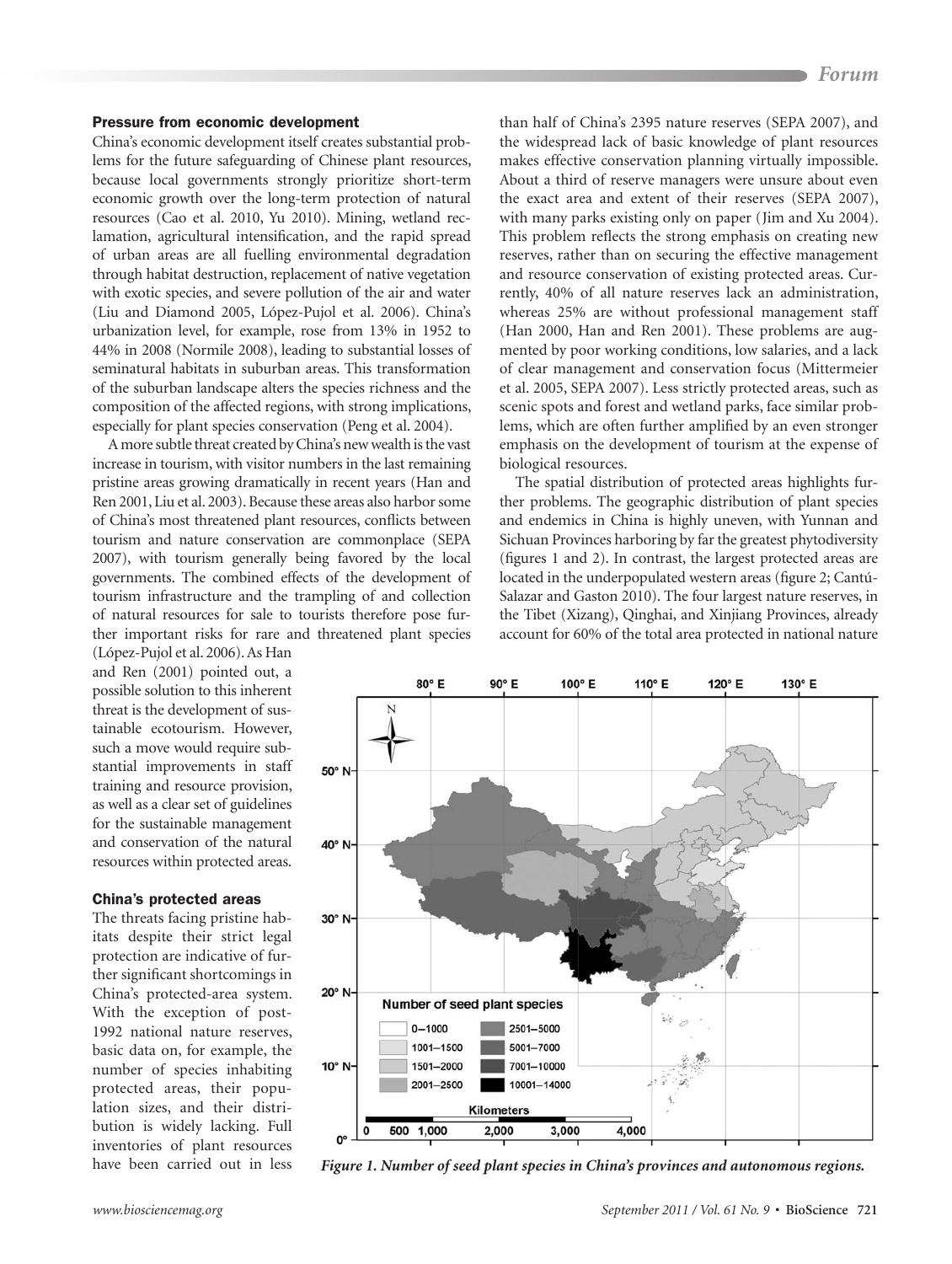

*Figure 2. Endemic plant species richness and distribution of state-level protected areas in China's provinces and autonomous regions.*

reserves. The combined size of all reserves in the 12 western provinces and regions represents 85%, whereas the nature reserves in the Yunnan and Sichuan Provinces account for only 3.4% of China's total protected land area. Protected areas in the eastern regions, China's agricultural and economic heartland, are also small and scattered, whereas the species in this area face the greatest pressure from China's economic development and worsening pollution.

In addition, the reserve network reflects a strong bias toward iconic species and habitats. Of the 120 habitat types regarded as conservation priority habitats in China, 20 do not fall within any of the national nature reserves (SEPA 2007). Furthermore, in excess of 50 nature reserves have been created for the *in situ* conservation of the giant panda, whereas many endemic and threatened plant species are located outside any protected area (Zhang Y-B and Ma 2008). This is especially problematic for plant species with small distribution ranges, such as many orchids, and for wild populations of agricultural plants, which are often highly fragmented and rare (Hu et al. 2009).

#### Threats of invasive species and climate change

Two emerging threats will also have to be considered in securing the future of Chinese plant resources. First, as China's international trade started to flourish and urbanization rates increased, invasive species became established and rapidly spread throughout the country (Ding et al. 2008). These species severely affect the structure and functioning of ecosystems, potentially driving already decimated populations of rare plant species even closer to extinction (Li M and Xu 2005). The estimated current annual economic damage caused by invasive species already reaches about US\$14.5 billion, or 1.36% of China's gross domestic product (Weber and Li 2008). It must be assumed that this figure will increase further, because many invasive species are expanding their distribution ranges and new species are being established as a result of the global trade.

Second, future changes in climatic conditions will heavily affect the distribution of many plant resources. Given the current scattering of small nature reserves in the eastern and highly diverse southern regions of China and the lack of migration corridors between reserves, many rare plant species and species with limited distribution ranges and dispersal abilities face a severe threat of extinction.

## Seven strategic steps

To successfully safeguard the future of China's plant resources, we therefore suggest the following seven strategic steps:

**Step 1.** The efficient conservation of Chinese plant resources first of all requires accurate data on the current distribution and threat status of plant species in the country. Presently, even most protected-area administrations are unsure about the status of the resources they are charged with protecting. A vital step to address this situation is a detailed survey of the distribution and population sizes of plant resources throughout China. There are already a number of activities addressing the problem. These include the Flora of China project (*http://hua.huh.harvard.edu/china*), which is cosupported by the Chinese Academy of Sciences and the National Science Foundation of China. The project was started in 1989, and the resulting series of books (Wu Z-Y and Raven 1990–2009, Wu Z-Y et al. 1990–2010) is jointly edited by botanists from China and America. The series is based partly on a translation of the Chinese edition of the *Flora of China* (Editorial Board of the *Flora of China* 1959–2004) but this version is updated and extended (Li D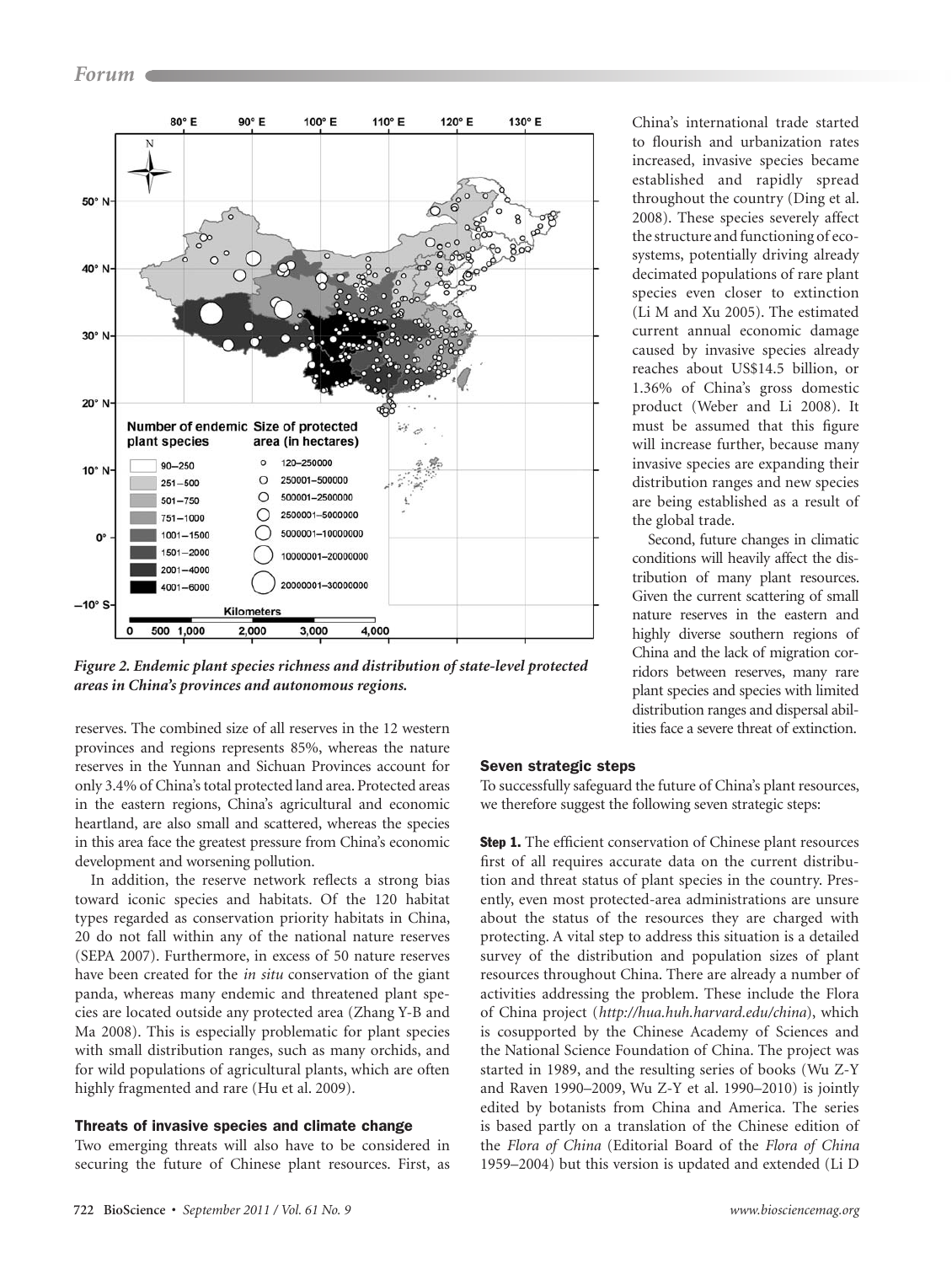and Huang 2006), aiming to provide a thorough overview of plant species in China. In collaboration with eight additional agencies and with financial support from the Ministry of Finance, the Ministry of Environment Protection also set up the China Important Species Survey Project in 2004, with the goal of establishing the distribution and state of economically and environmentally important species and their habitats (Xue 2005). These projects need to be sustained and further developed to create a solid knowledge platform, with in-depth inventories covering all protected areas, as well as all rare and endangered species.

**Step 2.** On the basis of the survey results, specific management and monitoring plans for all protected areas and threatened plant species need to be developed and strictly enforced. Monitoring of threatened species needs to include not only *in situ* activities, but also the development of a more effective warning and monitoring system for illegal trade and further control measures for the export of rare, threatened plant species, such as wild orchids, and rare medicinal plants. Such a system will need to cover airports but also ports and terrestrial borders. Current supervision and management of trade in natural resources that are legally protected is lacking, particularly at marine ports and terrestrial borders (Beyer 2006). It is also important that such measures are balanced in controlling trade, while still allowing scientific exchange and progress.

A strengthening of control measures is also needed for biological resources entering China—namely, to guard the country against the introduction of invasive plant and animal species, as well as of harmful pathogens. The current lack of sufficient control measures has already created threats to biodiversity (Jiang Z and Xie 2008) and great economic losses to farmers, and has even had direct effects on people's health (Sun et al. 2002). We therefore call for an integrated, high-level monitoring network using both measures for an effective control of biological material leaving and entering China and regular reports on the status of and threats to natural resources within the country. These should be based on a regular, detailed monitoring scheme conducted throughout the country to assess habitat conditions. Such a survey system would also allow us to obtain vital information on the spread of invasive species and harmful pathogens, which forms a prerequisite for the development of suitable control measures (SEPA 2007). All of these activities must be accompanied by efficient legislation and management structures, as well as by sufficient funding. Best-practice models need to be developed or identified and implemented throughout China (SEPA 2007).

**Step 3.** The strong bias in the spatial distribution of nature reserves must be addressed, and the existing reserve network needs to be adjusted on the basis of the distribution of endemic species, threatened species, and overall phytodiversity. Nature reserves also need to be better connected in order to allow migration in reaction to climate change (Corlett 2009). For this network to fulfill its role, supporting nature conservation legislation needs to be enacted and enforced in a timely and effective manner, and in the meantime, a series of practical regulations and technical-planning standards need to be put into force. Furthermore, the current state development plans for nature reserves for the period of 2006–2020 (Xue 2005) needs to be further developed in order to support the construction of such protected-area networks throughout the entire country. The exploitation of resources in protected areas and their use in the tourism trade needs to be strictly regulated and controlled, with sustainable concepts for ecotourism taking precedence over large-scale tourism projects aimed at generating mass tourism. Planning models and guidelines not only for the designation but also for the day-to-day management of nature conservation areas and the monitoring of their resources need to be developed and applied throughout the country.

Apart from nature reserves, a wide range of additional protected areas already exists, including, for example, scenic spots and forest or wetland parks. There are more than 1000 scenic spots and 2000 forest parks distributed throughout China, accounting for more than 1% of the country's land area (Jiang M-K et al. 2006). Because many of these protected areas are located in regions harboring high levels of phytodiversity, they could complement the nature reserve networks. However, as they are currently regarded primarily as places for human enjoyment and tourism development, a strong shift in perception is needed in order to achieve widespread recognition of their inherent value in biodiversity conservation.

Step 4. Throughout China, economic progress and the well-being of its people are the main driving power behind new developments. The advantages of the protection and sustainable use of natural resources for the common wealth and well-being must therefore be emphasized more clearly, and factors adversely affecting protected areas, such as unsustainable levels of tourism, tourism infrastructure, encroachment, and mining, need to be addressed more coherently to shift priorities from short-term economic gain to long-term resource utilization and protection. Concepts of sustainable ecotourism that provides new income streams to local communities in exchange for a more sustainable utilization of their natural resources need to be adapted to the socioeconomic setting of China (Li W 2004).

Step 5. Conflicts between the interests of rural communities and nature conservation need to be resolved. With increasing urbanization, most young people are leaving remote rural areas to get a better education or work in the cities (Zhang K-H and Song 2003). Large sections of the remaining, aging population would welcome a move into modern flats in urban areas if appropriate government incentives were provided. Such developments would greatly decrease the pressure on overexploited natural resources in the wider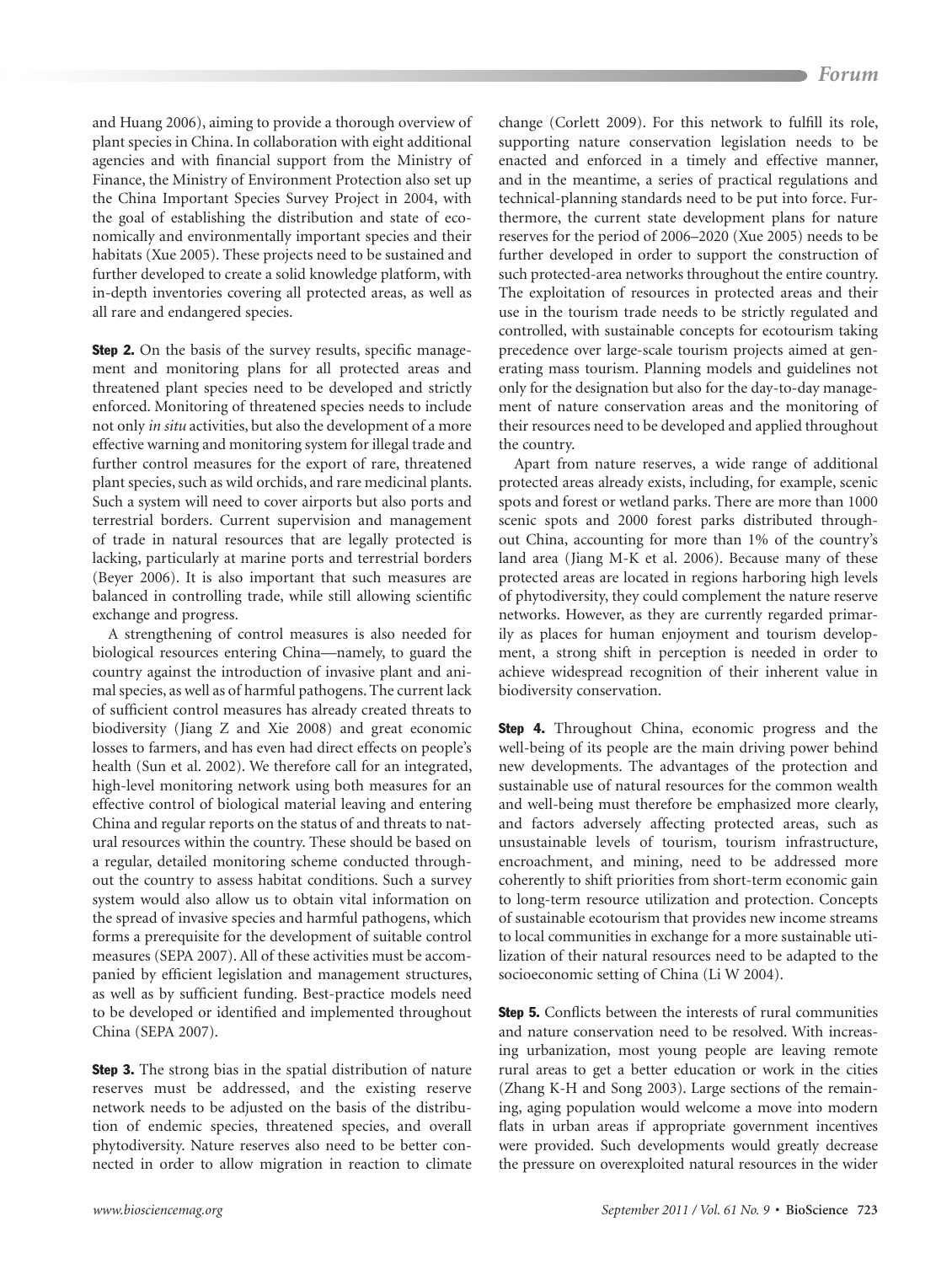# *Forum Forum*

vicinity of the numerous scattered rural villages and would concentrate anthropogenic pressure mainly in fewer, larger cities. Government programs addressing this issue have already been started—for example, by the government's encouragement of and paying for the transformation of farmland areas into forest or grassland ecosystems (Li W 2004) or by current resettlement plans for the rural populations living in remote villages in Jilin Province in areas near the Russian border (Feng and Xia 2007). It needs to be acknowledged that urbanization itself creates a wealth of problems—for example, increased pollution levels, the spreading of urbanized areas, and the creation of areas of high concentrations of invasive species (McKinney 2002). Nevertheless, it is worth mentioning that Chinese cities tend to concentrate their populations strongly within the city centers (Zhu and Lin 2004), limiting the urban sprawl typical of many cities—for example, in the United States. Furthermore, a large number of exotic plant species are already commonly grown in Chinese rural villages (Sang 2003, Wan et al. 2009), which leaves numerous sites from which these species could easily establish themselves as invaders in highly sensitive natural habitats.

In our view, the advantages of a planned and steered increase in urbanization aimed at the abandonment of remote rural villages in ecologically sensitive areas will therefore outweigh the potential problems. Nonetheless, the environmental impact of such measures needs to be minimized, and advances in sustainable urban planning (Zhu and Lin 2004) should be strongly encouraged in the respective initiatives. Furthermore, it is important to increase the awareness and appreciation within the remaining rural population of more sustainable levels of natural resource use. This requires an increased emphasis on environmental education, aimed particularly at the older people typically inhabiting the remote rural settlements.

Step 6. Temporary *ex situ* protection of very rare and threatened species should also be considered, and botanical gardens should be strongly encouraged to develop the necessary infrastructure and scientific skills for a stronger emphasis on preserving China's phytodiversity. There are already more than 140 botanical gardens distributed throughout China (Xue 2005). Unfortunately, their current contribution to the preservation of China's phytodiversity is limited, because only a relatively small proportion of threatened and rare species are currently cultivated in botanical gardens. Most of the botanical gardens are also located outside of phytodiversity hotspots and only cover small areas, which further limits their ability to serve as temporary refuges for China's threatened phytodiversity (López-Pujol et al. 2006). Some protected areas also harbor small botanical gardens or collections as showcases of their plant resources, with plants on display often collected from the wild and cultivated under unsuitable conditions, so that they wilt and have to be replaced regularly with additional wild specimens (SEPA 2007). Such practices obviously have to be strongly discouraged. A long-term strategy for plant conservation

in botanical gardens is required, including the creation or extension of four to six large botanical gardens and arboretums in different climatic regions of China with a clear focus on the *ex situ* conservation of China's phytodiversity (Chen et al. 2009).

Step 7. Overall, there is a strong need for enhanced funding, training, and capacity building in traditional taxonomy, experimental ecosystem laboratories, and ecosystem management. These skills are of great importance to provide the specialist knowledge needed for conservation work at all levels (Li W 2004, López-Pujol et al. 2006).

#### Acknowledgments

We thank Katherine Bowers, Wenbin Guan, Jihong Huang, Liqiang Ji, Jingwen Li, Zhaohua Lu, Shunzhong Wang, Jian Zhang, Yinghui Zhang, and three anonymous reviewers for their comments on the manuscript. We also thank the Ministry of Science and Technology for the key basic research and development program (Grant 2010CB951301-6), scientific supporting project of the Ministry of Science and Technology (Grant 2008BAC39B02-03), the China Bureau of Foreign Experts and the Ministry of Education of China (111 Program, Grant 2008-B08044), and the Chinese Academy of Sciencess' Fellowship for Young International Scientists (Fellowship Number 2010Y1SA16), for their financial support.

#### References cited

Beyer S. 2006. Environmental law and policy in the People's Republic of China. Chinese Journal of International Law 5: 185–211.

- Butchart SHM, et al. 2010. Global biodiversity: Indicators of recent declines. Science 328: 1164–1168.
- Cantú-Salazar L, Gaston KJ. 2010. Very large protected areas and their contribution to terrestrial biological conservation. BioScience 60: 808–818.
- Cao S, Wang G, Chen L. 2010. Questionable value of planting thirsty trees in dry regions. Nature 465: 31.
- Chen J, Cannon C-H, Hu H. 2009.Tropical botanical gardens: At the *in situ* ecosystem management frontier. Trends in Plant Science 14: 584–589.
- Corlett RT. 2009. Seed dispersal distances and plant migration potential in tropical East Asia. Biotropica 41: 592–598.
- Ding J, Mack RN, Lu P, Ren M, Huang H. 2008. China's booming economy is sparking and accelerating biological invasions. BioScience 58: 317–324.
- Editorial Board of the Flora of China. 1959–2004. Flora of China, vols. 1–80. Beijing Science Press.
- Feng J, Xia Z. 2007. A review of the poverty in forest regions in china and the solution approaches. Journal of the Beijing Forestry University (Social Sciences) 6: 63–67.
- Han N. 2000. A policy study on sustainable management for China's nature reserves. Journal of Natural Resources 15: 201–207.
- Han N, Ren Z. 2001. Ecotourism in China's nature reserves: Opportunities and challenges. Journal of Sustainable Tourism 9: 228–242.
- Harkness J. 1998. Recent trends in forestry and conservation of biodiversity in China. China Quarterly 156: 911–934.
- Hu Y, Zhang Y, Qin H, Liu Y, Yu M. 2009. The in situ conservation of state key protected wild plants in national nature reserves in China. Biodiversity Science 17: 280–287.
- Jiang M-K, Wang Z, Qin W-H, He Z-H. 2006. Effectiveness of national priority wildlife protection in nature reserves. Journal of Ecology and Rural Environment 22: 35–38.
- Jiang Z, Xie Z. 2008. Species Protection. China Forestry Publishing House.